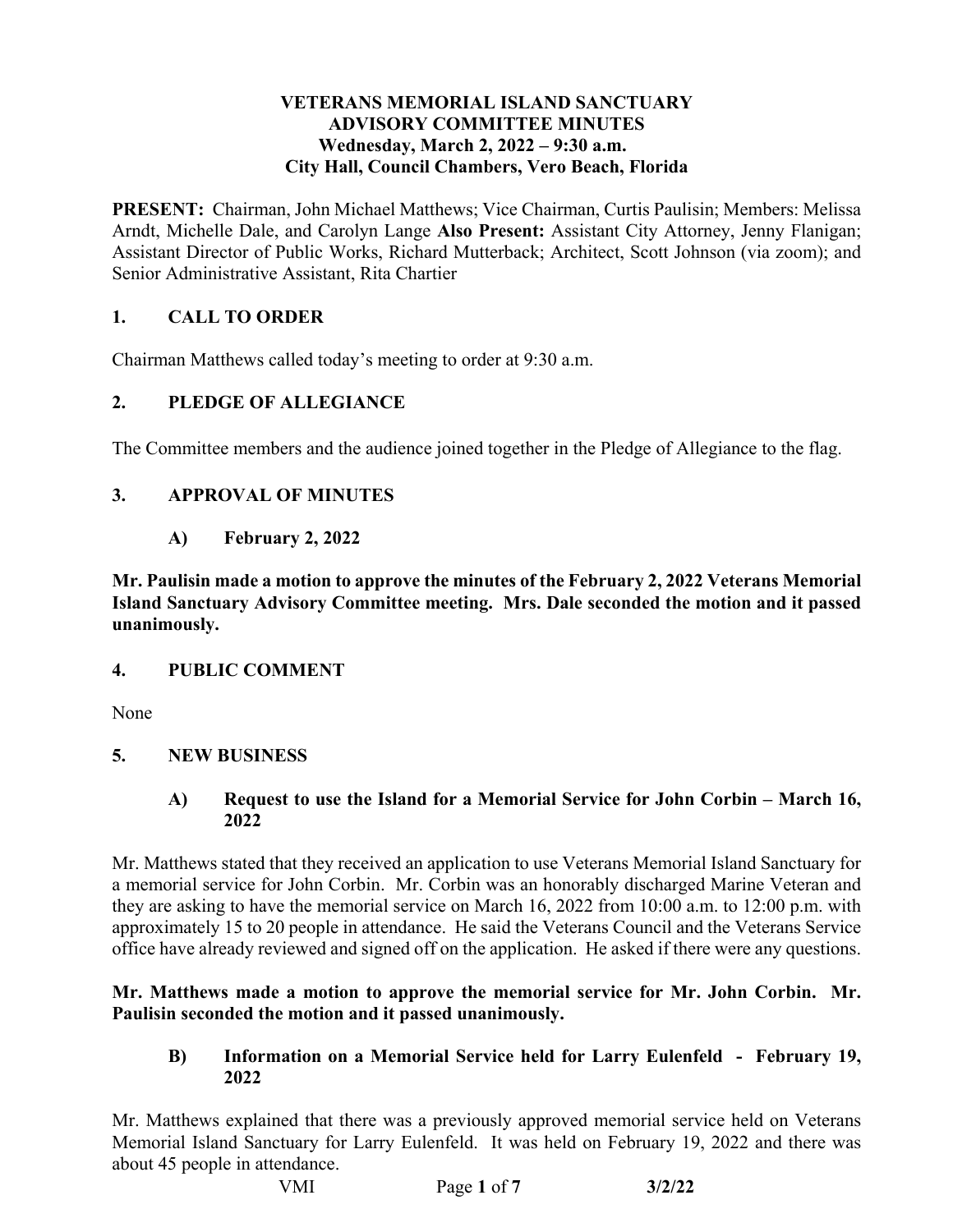## **C) Vietnam War Veterans Day – March 29th**

 there are any plans for a Vietnam War Veterans Day service in the local area. However, there will be an event called *Heroes Honor Festival* taking place at the Daytona International Speedway on May 27 and 28, 2022. He handed out some flyers about the event (on file in the City Clerk's office). celebration of Vietnam Veterans ever assembled." Mr. Matthews stated that Vietnam War Veterans Day is March 29, 2022. He said he does not believe The flyer says it is "a tribute so meaningful it will change history and it is the largest welcome home

## **6. OLD BUSINESS**

 mangrove trimming. He said what he handed out is a rendition of a design for trimming the shows where they would hedge or window areas near the benches to open up the view. With the a backdrop or a view. He is looking for some input from the Veterans Memorial Island Sanctuary with DEP they will try their best to get as close to their request as possible. Mr. Richard Mutterback, Assistant Public Works Director, said he would like to update them on the mangroves that the Public Works Department did in 2016 (on file in the City Clerk's office), but the permit was never obtained and the work was not done. He explained that they are required to keep a certain amount of the mangroves as reserve, they can window out certain species, and some can be hedged to six (6) feet as dictated by the Department of Environmental Protection (DEP). The diagram development of the World War II (WWII) memorial and stage, they will need to decide if they want Advisory Committee members on where they would like to see some windows, or hedging and bring back their comments and suggestions to their April meeting. Once they verify the different species

Mrs. Lange stated that the original idea was to leave the area closest to the bridge alone and focus more on opening up areas along the river and creating views.

 species. They will tie it in with the WWII monument and stage after it is determined which direction it will be facing and if they want a view or a backdrop. Mr. Mutterback replied that the mangroves closest to the bridge are marked as reserve and that means they will not be doing anything with them. If the Committee can give him their wish list of where they would like windows and hedging they will take that into account when they determine the

 the maps and make their recommendations from there. Mrs. Lange suggested that it would be great if they could go out as a group and walk the Island with

individually. Ms. Jenny Flanigan, Assistant City Attorney, stated that is a good idea, but the members of this Committee cannot go as a group due to the Florida Sunshine Laws. Even if they did not discuss anything while they were there the appearance could be less than transparent, so they will have to go

Mr. Paulisin asked Mrs. Lange what was her biggest concern with the mangroves when she brought this up a couple of meetings ago.

 looking at bushes. She knows, based on what she has read is that they can trim up to 25% of the Mrs. Lange replied that there are benches facing the river, but there is no view and people are just really tall mangroves every year. She said the northern area, the west side and as it turns to the south needs to be opened up to create more air flow.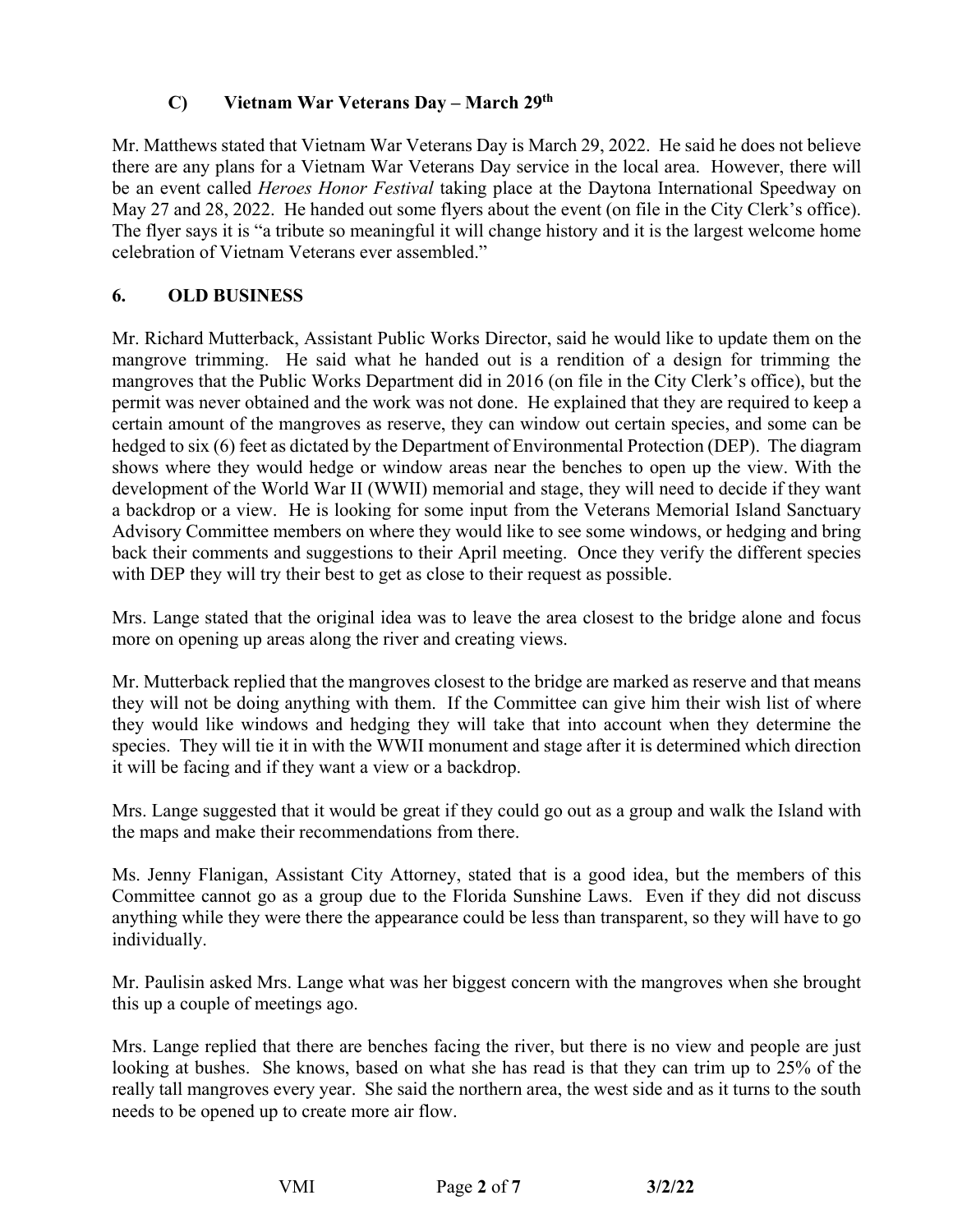Mr. Matthews stated the WWII and stage plans have not been approved yet and that might take a while. He asked how often can they trim the mangroves.

 Mr. Mutterback explained that right now there is no funding for the mangrove trimming and they will have to go to City Council to find the funds. He explained that the best time to trim the mangroves is in the spring and summer for the best results. Once they get some direction from the Committee and due to the permitting process it will probably be late this summer or spring 2023 before they can do any work.

the design of the WWII project should be approved. Mr. Matthews stated that next year would probably be the perfect time to do the trimming because

 and that the windows and hedging are in front of the benches as they would like. Mr. Mutterback said when they visit the Island they might agree that this plan from 2016 is perfect

Mr. Paulisin asked to clarify that there is no type of regular maintenance of the mangroves because it has to be permitted.

Mr. Mutterback replied that is correct.

tall mangrove along the east side. Mrs. Lange said she thinks they should take advantage of being able to trim up to 25% off the very

tall mangrove along the east side.<br>Mr. Tony Young explained that there should not be a problem with removing the invasive plants from the mangroves along east side of the Island, but on the west side there are a lot of vines and invasive plants that detract from the look of the mangroves and that should be taken into account when they look at the vegetation.

Mrs. Lange asked how long does it take to get a permit.

Mr. Mutterback replied that he is not exactly sure, but it does take a while.

## **A) New Stage and World War II Tribute**

 Mr. Matthews explained that they have talked for months about the need for a stage and a WWII tribute and the idea has expanded quite a bit, but they have some good ideas. He would like to invite Mr. Carroll Oates to come forward and report on what they have planned.

 Army Veteran. He explained that he was serving on the Veterans Council, but resigned a year ago when he was elected as the President of MOAA. MOAA is just one (1) of the principle organizations that make up the Veterans Council and all together they are trying to do good things for the Veterans. Last year MOAA was the lead organization for the World War I (WWI) memorial and it is the only statue on Veterans Memorial Island Sanctuary. They felt that the statue of the WWI Doughboy really fit what they wanted to honor WWI. Now they are discussing a World War II (WWII) tribute, but Sanctuary environment but still recognizes the importance of WWII. Of all the wars, WWII was the Station that operated here as well as the Navy Seals just south of here. He is happy to have been Mr. Carroll Oates, President of the Indian River County Chapter of Military Officers Association of America (MOAA), said he has been a resident of Indian River County since 2008 and is a retired they do not envision a monument. They want something that fits with the Veterans Memorial Island closest one (1) connected to Vero Beach and Indian River County primarily because of the Naval Air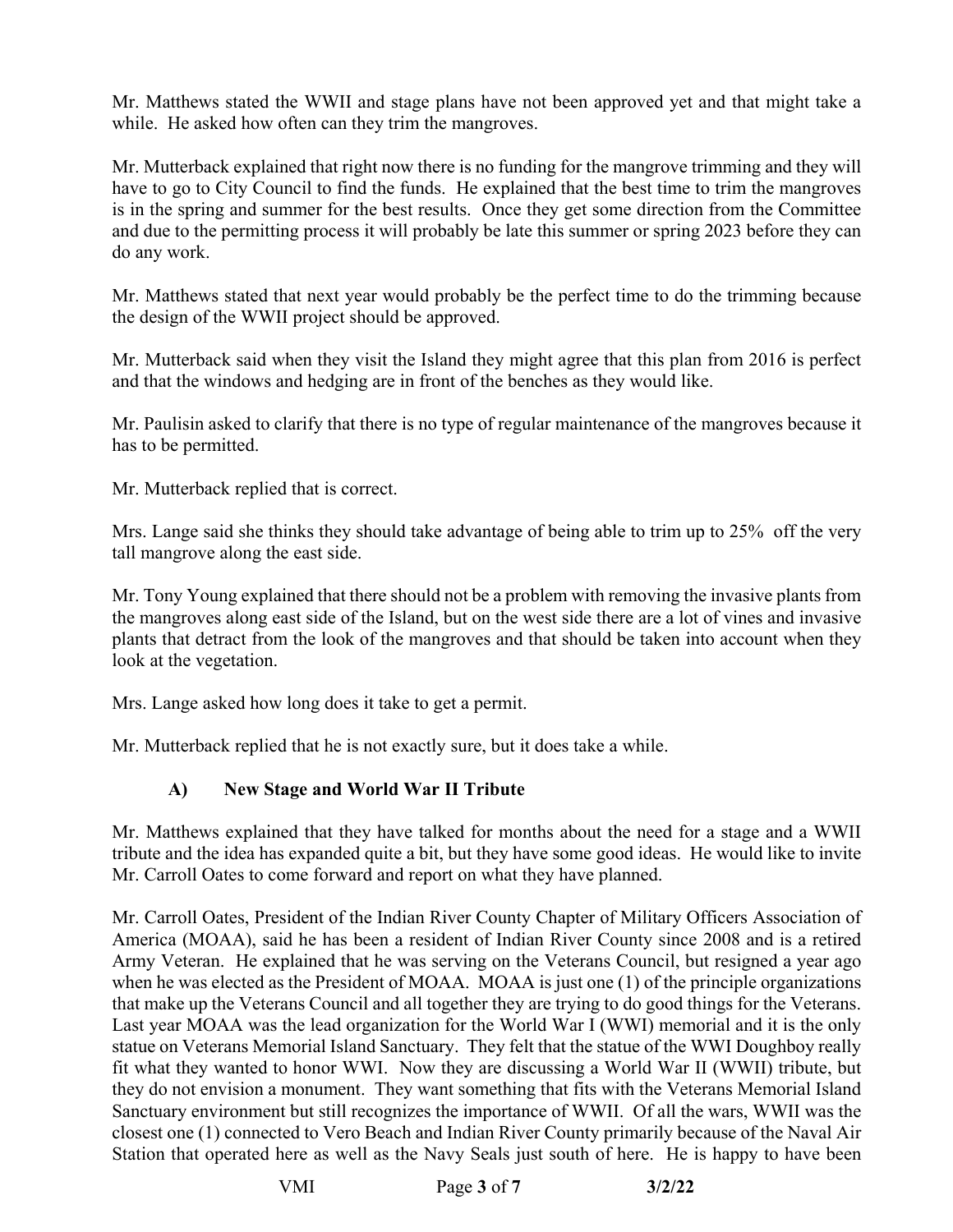asked to serve on a Committee of individuals interested in doing this project and doing it right. The group consists of himself, Mr. Tony Young, Mrs. Barbara Ruddy, Mr. John Matthews, and an Architect, Mr. Scott Johnson. He said Mr. Johnson will give them an explanation on what they have more than willing to take the lead again on this WWII tribute. It will take a lot of people to get this done. been talking about, but nothing is firm yet. He explained that MOAA has approximately 140 members and is growing. They have been in existence since 1983 in Indian River County and are

 views and their overall relationship to and majesty of the Island and the WWII tribute. He stated that his father served in WWII, so he is honored to be a part of this collaboration. He explained that their Committee first took a look at the Island to understand the site and how the ceremonies are currently Veterans Memorial Island Sanctuary. With all of that they came up with some ideas to provide them the pages of his presentation (on file in the City Clerk's office). He said he thought it would be nice inspired them. He said they also looked at ideas for fixed seating and raised stage areas. He went on to rest and reflect. He explained that the review platform area would be approximately 25 feet by 35 feet with stairs and a ramp. He continued by explaining how they would utilize the WWII service sheet that could be raised up and held in place with two (2) flag poles and easily taken down after the they could use it to tell stories of the town as told by veterans and use it in the design of the circle. If Mr. Scott Johnson, CEO of Xdea Architects, said he is glad to be working on this project along with the group. He said his presentation is more of a thought process on how they came up with the design. He explained that part of their discussions have been about the mangroves and how to create the organized. They then researched other memorials in public spaces for inspiration that resonated for with direction, which he is going to provide to them today. At this time he started by going through to have openings in the mangroves to the north and south, southwest to northeast, and northwest to southeast so people can see directly through the Island. He continued with the presentation and discussed events that have taken place on the Island and what public spaces and monuments that to discuss the design ideas and visioning of the presentation. He said they are proposing to shift the ceremonial stage area 45 degrees to the west so the audience does not have to look into the sun. They would also plant more Palm Trees behind the review platform with benches so visitors have a place medals and campaign ribbons in the design. He said they also looked at the possibility of adding a retractable projection screen right behind the review platform. It could be as basic as a white fabric event. They had another idea of having 42 folding chairs, with each one (1) containing a name of a WWII Veteran from Indian River County. He explained that the Honor Circle is basically empty, but anyone has a story of a local WWII veteran, they would like to set up a meeting with them so their story can be documented. He thanked the Committee for their time and he appreciates their consideration.

 could do to honor the loss of a Veteran and he told her that they could really use a stage for the Island. He thanked Mr. Johnson, Architect and Mr. Robert Paugh with Bill Bryant Construction for all of Committee, the public, and the City can take great faith that they have a wonderful group of technical Committee's support along with the City, and the support of the community. The Island is over 50 years old and it is very significant. He continued by giving a brief history account of Mr. James Loudermilk Jr., a gentlemen form Sebastian, Florida. He explained that 30 years ago a local architect, Mr. Young said the amount of visioning and ideas that has gone into this project is considerable. He thanked the Veterans Memorial Island Sanctuary Advisory Committee for taking time to have them here today. This process started about eight (8) months ago when Mrs. Ruddy asked him what she He said the concept of utilizing the reviewing stand to recognize the WWII Veterans is a perfect fit. their technical skills to put this together. He said the Veterans Memorial Island Sanctuary Advisory geniuses working on this and the dedication to the concept of the Island is understood. They would never do anything to diminish how important the Island is to the community. They need the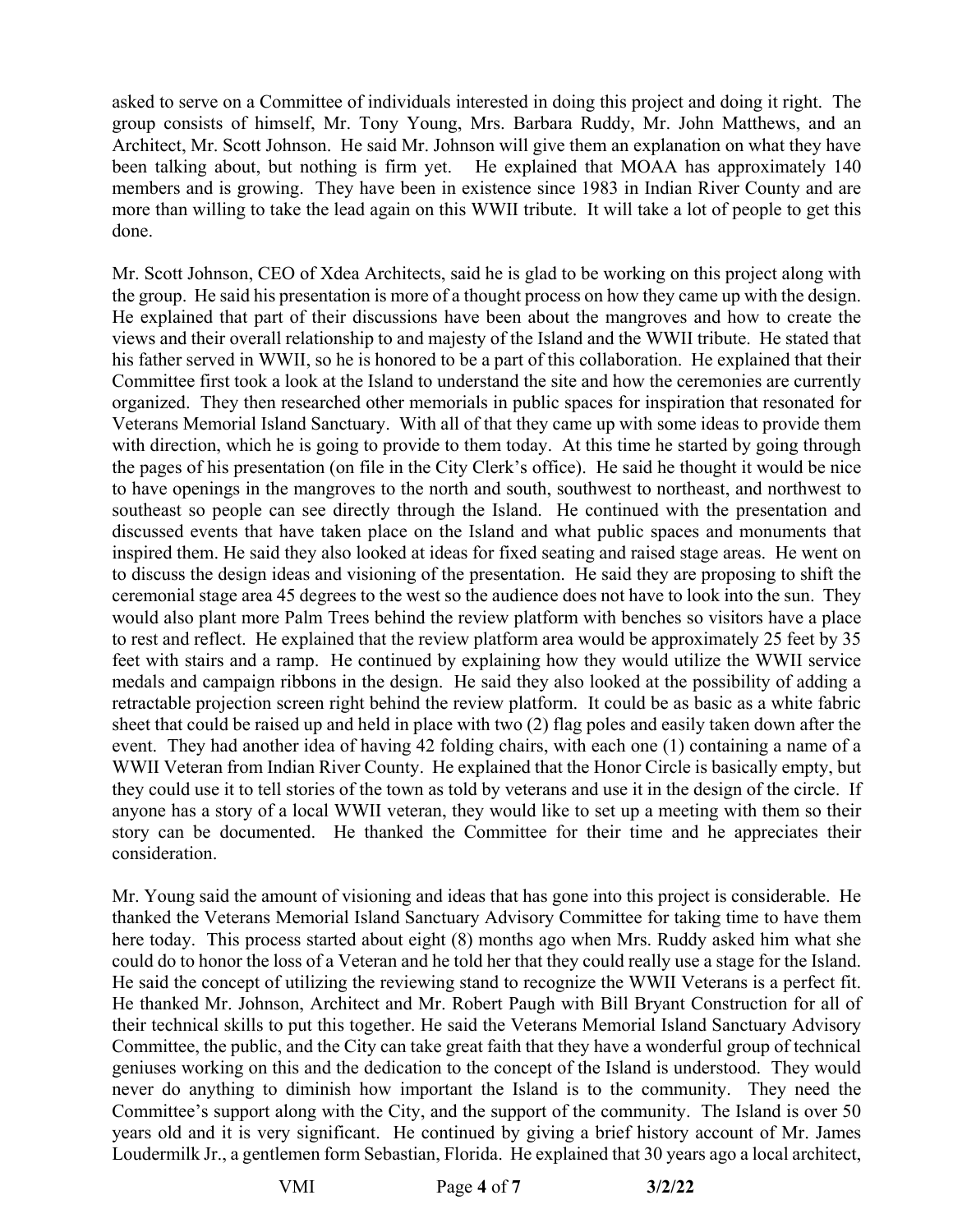Loudermilk, Jr. who died in Iwo Jima and was a resident of Indian River County. He said he has a Mr. John Dean created the vision for the Island after all of the Australian Pines were wiped out by a hurricane. He believes they can take Mr. Dean's vision and compliment it with the work of Mr. Johnson. He said this project will accomplish two (2) things. First, it will be a legacy to the WWII Veterans and secondly, the Island is not just a place for memorials, but it is a gathering place. People go to the Island and they see the sacrifice that these men and their families have made. He read an article from the Press Journal newspaper dated April 6, 1945 about the death of Mr. James Powers great deal of confidence in Mr. Johnson and he would appreciate it if their Committee would consider supporting this project.

 Mrs. Lange said she is blown away by Mr. Johnson's presentation. She asked if they will start raising money for this project.

Mr. Young replied that MOAA is the lead agency and they will be accepting donations to assist in paying for it.

 Mr. Paulisin stated that this is a very ambitions endeavor. He knows they will look at this a number of times as they go through the process. He thanked Mr. Johnson for putting this together.

 Mr. Matthews said he likes the idea, but he thinks it is a little to early to present it to City Council, who will make the final decision.

 for a stage on the Island. This idea started out as a need for a permanent stage and then they talked about using it as a tribute to WWII. They will need more than just MOA. They will need help from Mr. Oates said he does not believe anyone in Indian River County would disagree that there is a need the Veterans Council, the City, the County and other organizations because this will be a long process.

Mr. Matthews asked if there were any additions or objections to what was presented.

Island and it will cost more. Mr. Mutterback stated that the City staff supports the project and they appreciate all the coordination that has taken place so far. He would like to bring to their attention that when they start figuring construction costs they need to keep in mind there are limitations with doing construction on the

Island and it will cost more.<br>Mrs. Lange said she thinks their objective for the mangroves was to open them up on the west side. She thinks that Ms. Nanette Haynes, Grounds Maintenance Manager, should also look at the overall picture of what could be done.

Mr. Mutterback replied that Ms. Haynes helped with the plan from 2016 and she will be involved when they walk the Island and start identifying the different species to see if it is feasible.

 because it might look different than looking at a picture. Mr. Paulisin said he believes they need to go out to the Island and see exactly what it looks like,

 their ideas and thoughts to their next meeting. Mr. Matthews said that Mr. Johnson's idea of having areas opened up so people can see out from the center of the Island is nice and he thinks they should try to tie this in with his design. He asked the Committee members if they are in favor of moving forward with this discussion, or are there any objections. He is not sure when they should present it to City Council, but they should bring back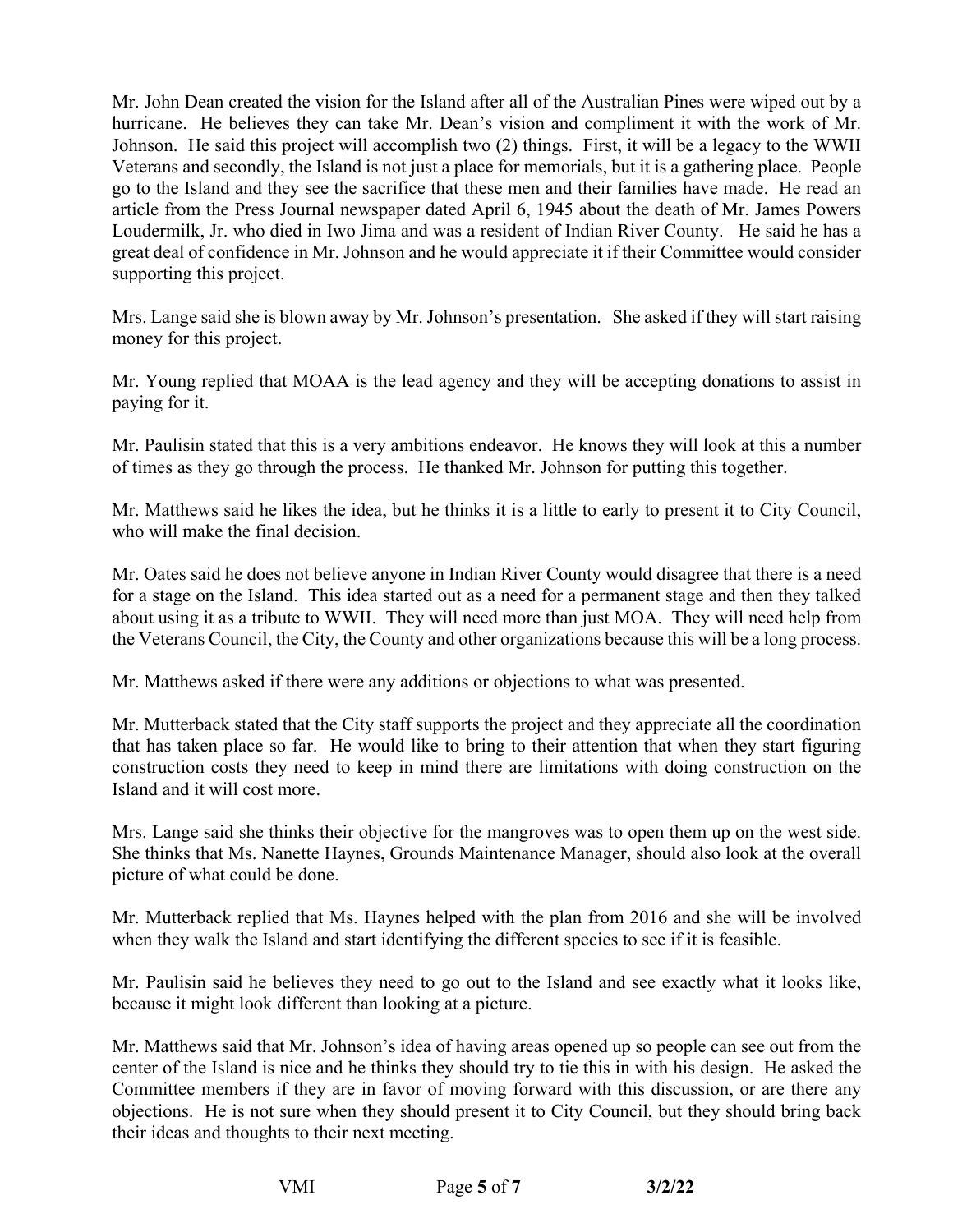Mr. Young suggested that their Committee take a look at the Veterans Memorial Island Sanctuary forms that the Recreation Department has for requesting to use the Island, because there are some things that need to be updated.

Mr. Matthews said there is also a form for requesting a cenotaph marker. He mentioned that last month they talked about the forms and making them easier to locate on the City's website.

 Ms. Flanigan replied that they are moving the forms to the Veterans Memorial Island page, so it is a more natural place for people to find them. She will also look at the forms and update them as needed.

Mr. Matthews suggested they review the application for the use of the Island, the cenotaph marker application, and the duties of the Veterans Memorial Island Sanctuary Advisory Committee members at their April meeting.

Mrs. Lange stated that people are bringing dogs onto the Island. There is a sign stating that dogs are not allowed, but she still sees them. She is not sure if there is any way to enforce it.

 restricting certain activities and that they could possibly be fined, but some people don't accept that advice. It is a sanctuary, not a park and it has the same dignity and decorum as a cemetery. Mr. Matthews stated he has also seen people on bikes and he tells them nicely that there are signs

 Ms. Flanigan said it is a City Code violation and she could speak with the Code Enforcement Officer and bring back some information to their next meeting.

# **B) Update on the Veterans Memorial Island Bridge Repairs**

 Mr. Matthews announced that someone crashed into the gate on the bridge for the Island, but it has already been repaired.

 Mr. Mutterback reported that the temporary repairs to the bridge are complete and it has been signed off by the Engineer. He said Engineering has advised keeping the reduced weight restrictions of construction of the new bridge is scheduled for the fiscal year 2022/2023. He was just informed this morning that the bridge will be out of service for a maximum of four (4) months while they do the construction. The contractor will not be allowed to start the construction until they have procured all of the materials. 5,000 pounds for now. The new bridge design is nearing completion and they have already begun the permitting process. The design and permitting is what was scheduled for this year and the

they have the same gates. Mr. Matthews asked what type of rails will the bridge have, will there be places for flags, and will

Mr. Mutterback said he is not sure, but he thought they were trying to keep it as close as possible to the current design. He will try to bring that information back to their next meeting.

 Mrs. Ruddy suggested that they might want to hold off starting the WWII memorial and stage until after the new bridge is complete.

 Mr. Mutterback stated that the bridge is on its own schedule and it is a priority, but they will coordinate everything with the Committee working on the WWII project.